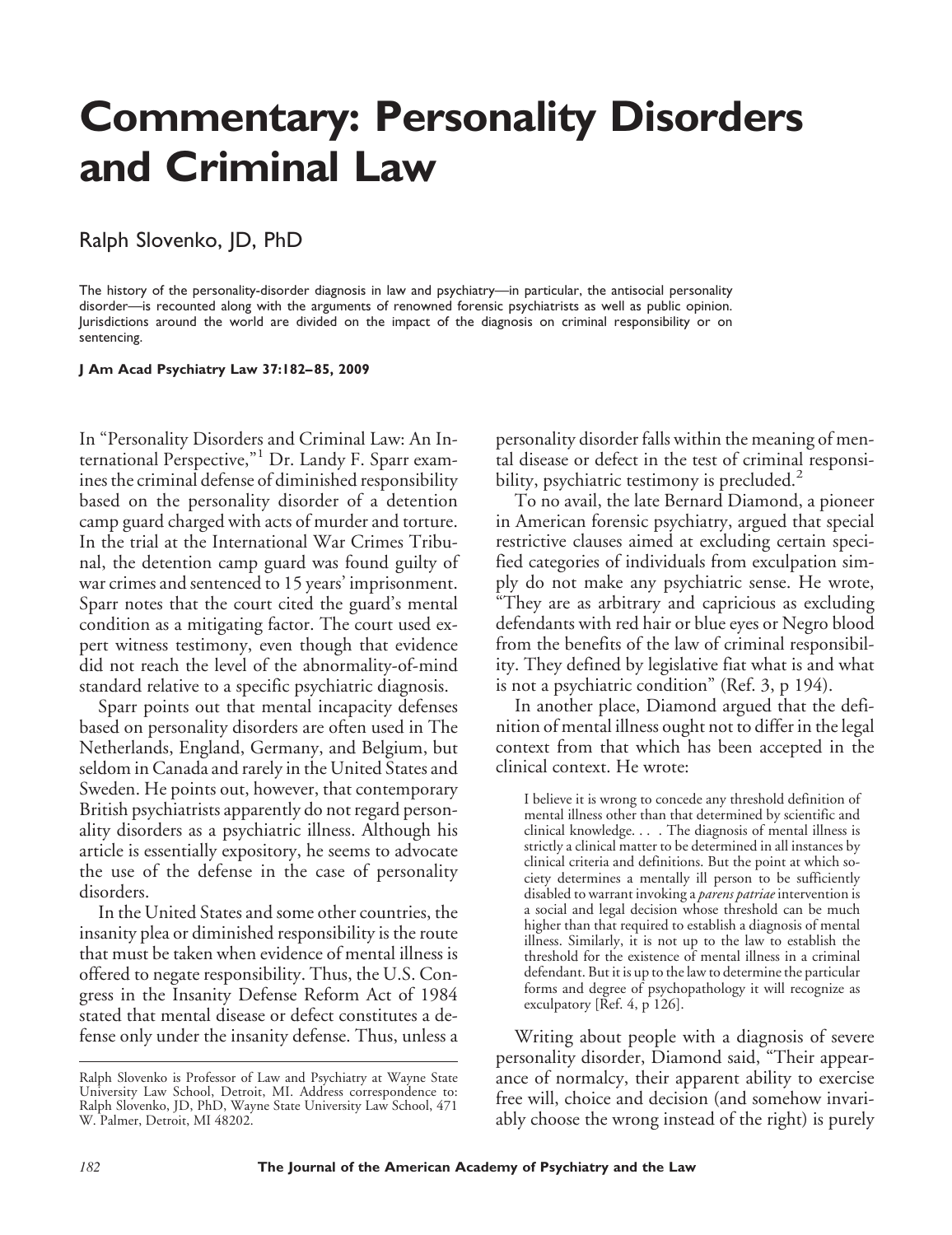a façade, an artifact that conceals the extent to which they are victims of their own brain pathology" (Ref. 4, p 198). At the same time, 14 years ago, he ventured the following prediction:

[W]ithin ten years biochemical and physiological tests will be developed that will demonstrate beyond a reasonable doubt that a substantial number of our worst and most vicious criminal offenders are actually the sickest of all. And then if the concept of mental disease and exculpation from responsibility applies at all, it will apply most appropriately to them" [Ref. 3, p 198].

In another opinion, George B. Palermo, on the basis of his extensive forensic psychiatric experience and a review of national and international literature, strongly suggested that the United States judicial system reassess and amend its approach to individual offenders who have a severe personality disorder. For years, Palermo was director of the Center for Forensic Psychiatry and Risk Assessment in Milwaukee and is now at the University of Nevada Medical School. He is editor of the *International Journal of Offender Therapy and Comparative Criminology*. In his unpublished manuscript, "Severe Personality-Disordered Defendants and the Insanity Plea in the Unites States: a Proposal for Change," he says:

Individuals who have a severe personality disorder should be allowed to enter a plea of total or partial insanity based on evidence of a decompensation into irrational behavior at the time of the alleged crime, and should be allowed to present all exculpatory evidence available to them to prove their claim. The best approach for non-responsibility pleas would be to adopt a more inclusive formulation with less specific terminology, such as disease of the mind, abnormality of the mind, or impairment of the mind.

He also points out that neuroimaging of individuals with a diagnosis of antisocial personality has revealed brain scans similar to those of individuals with psychosis. Hence, in view of the development of neuroimaging, he urges a change in the law (Palermo GB, personal communication, March 2, 2009).

#### **The American Experience**

The jurisdictions in the United States are divided on the definition of mental disease or defect for an insanity plea or diminished capacity. For example, the New Jersey Supreme Court has ruled that a personality disorder can form the basis for a diminishedcapacity defense. The court said:

ciency can affect a person's cognitive faculties, and the record contains evidence that the claimed deficiency did affect the defendant's cognitive capacity to form the mental state necessary for the commission of the crime [Ref. 5, p 631].

On the other hand, Oregon, by legislation, amended its law on the insanity defense to exclude persons who have only a personality disorder.<sup>6</sup> The legislators believed that the defense was used as a way to avoid responsibility. Also, it was noted that prosecutors more commonly contested insanity claims involving personality-disordered defendants and that juries who heard these cases were confused by the battle of the experts that ensued. The legislature sought to restrict the insanity defense to those persons with serious mental illness. Moreover, the legislature wanted to devote limited state resources to those persons who had the greatest chance of responding favorably to treatment and achieving community placement.<sup>7</sup>

The American Psychiatric Association's Diagnostic and Statistical Manual of Mental Disorders, First Edition  $(DSM-I)^8$  listed sociopathic personality as a mental illness, but mental hospital superintendents were concerned that sociopathic criminals would be found not guilty by reason of insanity (NGRI) and sent to hospitals instead of prison. At a staff meeting in 1954 at St. Elizabeths Hospital in the District of Columbia, it was decided that sociopathy would not be regarded as mental illness. Three years later, shortly after the trial of one Comer Blocker, the superintendent of St. Elizabeths, Winfred Overholser, and another doctor on the staff, in an administrative decision, declared that, thereafter, sociopathic personality would be classified as a mental illness. It was not regarded as such at St. Elizabeths at the time of Mr. Blocker's trial.<sup>9</sup> Because of this change of opinion, Mr. Blocker's conviction was reversed. Of this experience, Judge Irving Kaufman commented, "It seems clear that a test which permits all to stand or fall upon the labels or classifications employed by testifying psychiatrists hardly affords the court the opportunity to perform its function of rendering an independent legal or social judgment" (Ref. 10, p 624).

The American Law Institute's Model Penal  $Code<sup>11</sup>$  excludes the psychopathic (also known as sociopathic) personality disorder not by a diagnostic category but by a description of behavior. After setting forth its test of mental disease or defect excluding responsibility, it states: "The terms 'mental dis-

All mental deficiencies, including conditions that cause a loss of emotional control, may satisfy the diminishedcapacity defense if the record shows that experts in the psychological field believe that the kind of mental defi-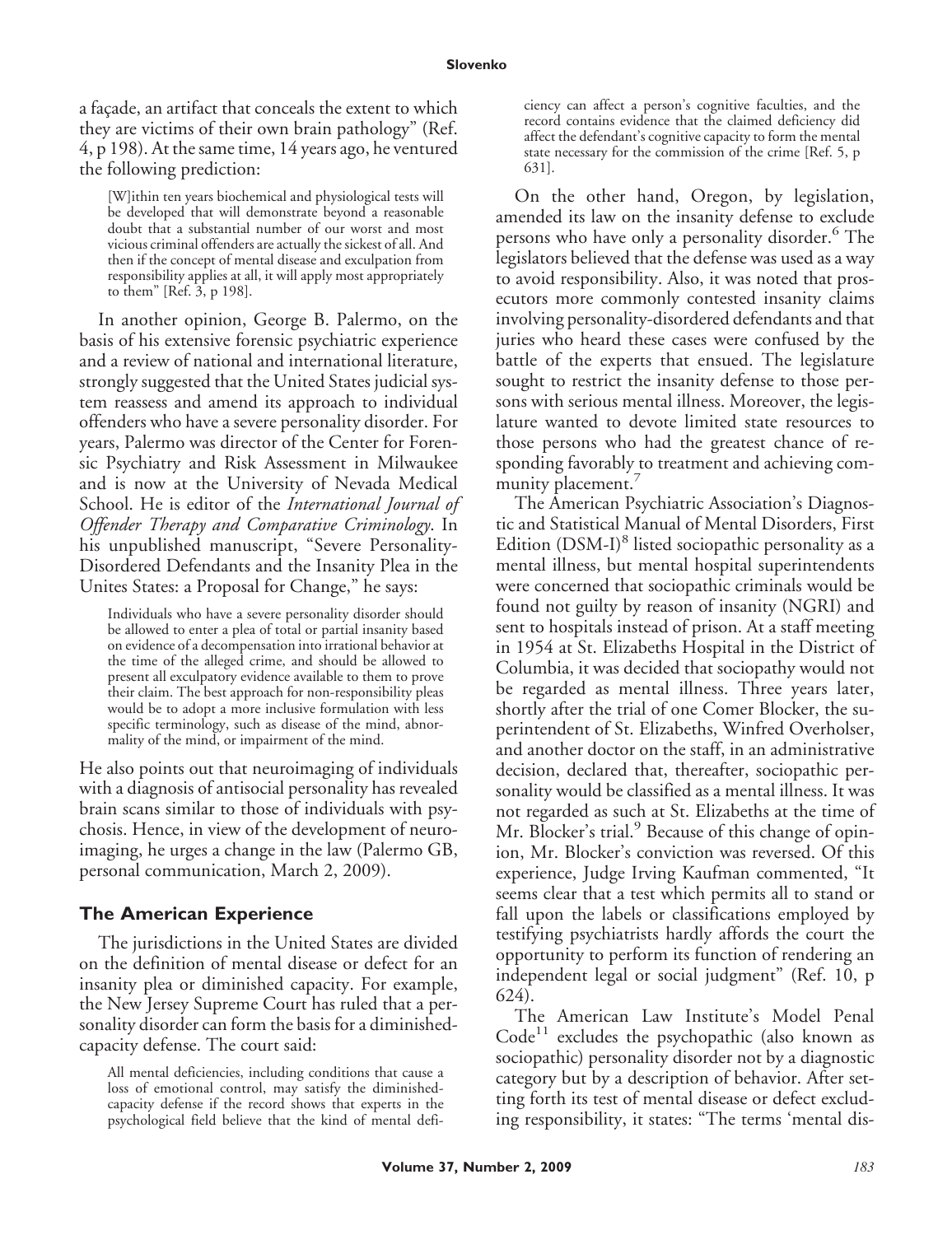ease or defect' do not include an abnormality manifested only by repeated criminal or otherwise antisocial conduct" (Ref. 11, § 4.01). In the courtroom, however, this description is telescoped into the diagnostic category psychopath, sociopath, or antisocial personality—terms used synonymously.

### **The DSM Classification**

In psychiatric circles, the psychopath is one who is morally insane—that is, one without a sense of morals, an unprincipled person, a person whose conscience is full of holes.

There is a lack of guilt or remorse, an absence of anxiety, and a failure to learn by experience. Controversy over the concept developed partly because of the question of whether the morally insane should be committed to a mental hospital or to a prison. The term was used inconsistently, sometimes referring to the whole spectrum of deviant personalities (for example, homosexuality, pedophilia) and sometimes to a subgroup of antisocial or aggressive psychopaths. To reduce confusion, the American Psychiatric Association (APA) in 1952 in DSM-I introduced the term sociopathic personality disturbance for the latter group.<sup>8</sup> Nevertheless, many continued to use the terms psychopathy and sociopathy interchangeably, and others regarded sociopathy as only one form of psychopathy. In a further attempt to reduce confusion, antisocial personality was adopted in Diagnostic and Statistical Manual of Mental Disorders, Second Edition (DSM-II),<sup>12</sup> and in the World Health Organization's International Classification of Disease, as the official diagnosis for the aggressive or antisocial psychopath or sociopath.

The Diagnostic and Statistical Manual of Mental Disorders, Third Edition (DSM-III),<sup>13</sup> excluded the antisocial personality disorder in the presence of mental retardation or schizophrenia. Many forensic psychiatrists objected to the exclusion as an unwarranted restriction, and Diagnostic and Statistical Manual of Mental Disorders, Third Edition, Revised (DSM-III-R),<sup>14</sup> retracted. Diagnostic and Statistical Manual of Mental Disorders, Fourth Edition, Text Revision (DSM-IV-TR) states: "The antisocial behavior must not occur exclusively during the course of Schizophrenia or a Manic Episode" (Ref. 15, p 646).

DSM-IV-TR lists 10 specific personality disorders (one fewer than DSM-III-R). The anti-social personality is one of them (Ref. 15, pp  $645-6$ ). Needless to say, just about everyone can be found in one or other of the disorders. Which should be exculpatory? Sparr points out that the International Tribunal did not specify which of the disorders described by the expert witnesses was found to be dispositive.<sup>1</sup>

It may seem paradoxical to say that psychopathy, or antisocial personality, is not mental illness and then include it in a diagnostic manual of mental disorders.

In court proceedings, expert testimony is presented to classify or not to classify a person into a category, but, like other disorders, psychopathy is not a matter of either/or. Sparr points out that the Dutch legal system sets out degrees of responsibility.<sup>1</sup> In the celebrated *Scissors* murder trial in South Africa,<sup>16</sup> expert testimony averred that psychopathy should be considered like the grading of a hotel: grade I at one end to grade V at the other. There may be, according to the testimony, half-way psychopathy. Other testimony in the *Scissors* case averred that the accused had psychopathic tendencies or latent psychopathy that would come out when pinched. Presumably, as Diamond might say, it is dormant, waiting to be discovered.<sup>16</sup>

#### **Discussion and Conclusions**

To turn to the question posed at the outset: Should personality disorders, or more specifically, the antisocial personality, result in diminished responsibility or exculpation? In his expository essay, Sparr seems to say it should. He does not elaborate on the definition of personality disorders.<sup>1</sup>

Years ago just about every criminal offense constituted a felony, subject to the death penalty. The plea of NGRI was invoked to circumvent it, but now with the near demise of the death penalty, there is far less resort to NGRI. In a lengthy essay, Abraham L. Halpern observed, "What must be recognized is that the death penalty has been eliminated in the United States for all practical purposes, and the utility of the insanity defense has been eliminated with it.... [U]ntil recent years the insanity defense was intertwined with the effort to prevent capital punishment" (Ref. 17, p 28).

In the face of the trend of jurisdictions to abolish the death penalty, New Jersey adopted it, but an escape is provided: a personality disorder can form the basis for a diminished-capacity defense.<sup>5</sup>

In any event, when the NGRI plea is urged, even defendants who are floridly psychotic are found